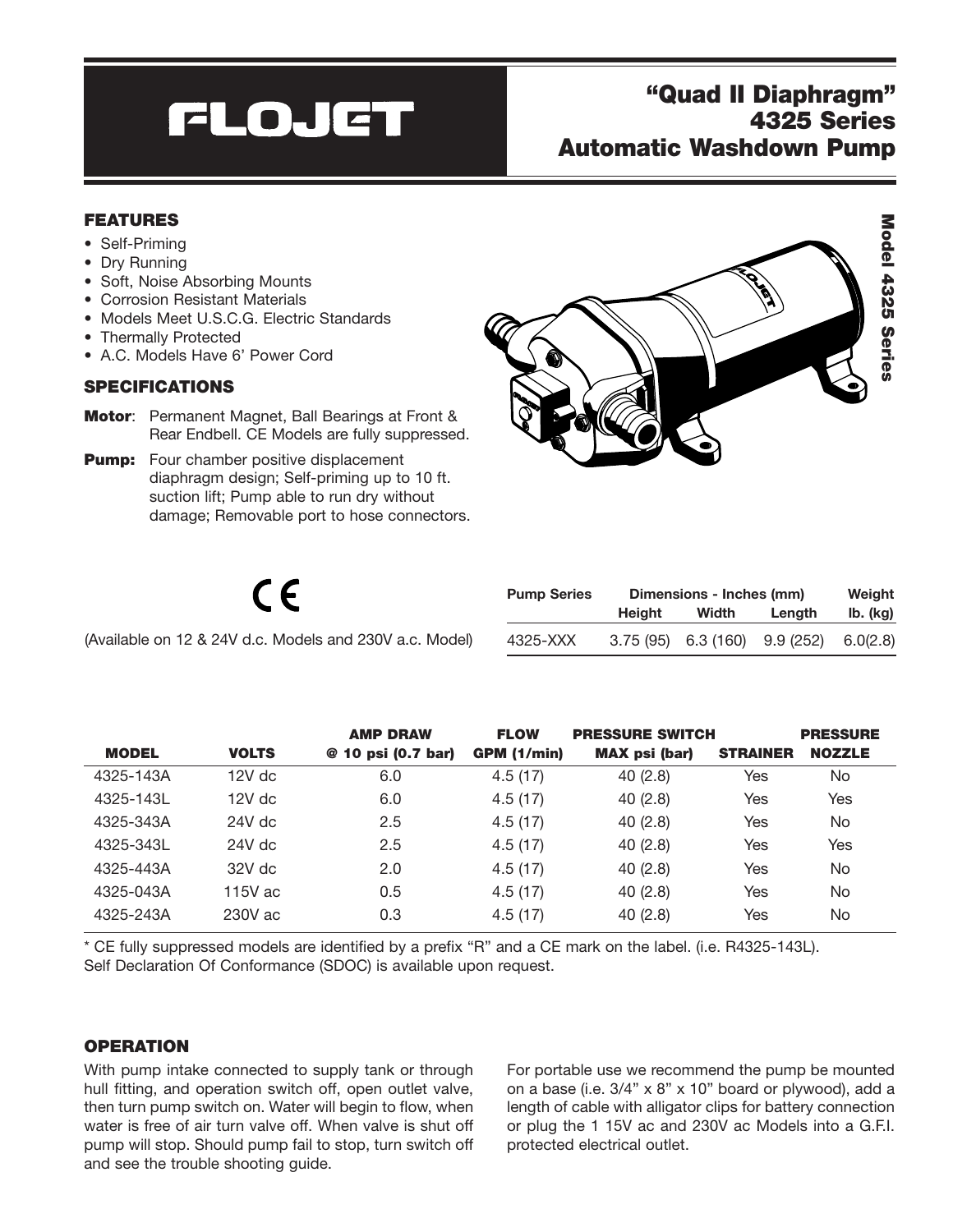

## INSTALLATION

#### **STEP 1**

Remove shipping plugs from Quad pump ports. Some water from factory testing may spill out.

#### **STEP 2**

Install inlet A and discharge B port connectors. Firmly push slide clips C forward to lock port connectors in place.

## **STEP 3**

Slide rubber mounts D fully into 4 mounting tracks.

#### **STEP 4**

Mount pump vertically, with pump head down or horizontally in an accessible location. If mounting

vertically, motor up, attach motor mounts first, then pump head mounts while supporting weight of pump.

## **STEP 5**

Use 3/4" or 5/8" I.D. flexible hose (preferably braided or reinforced). Use hose clamps on the slip-on barb hose connectors.

## **STEP 6**

Install a 40 mesh in line strainer in accessible location between tank and pump inlet.



## D.C. WIRING

## **STEP 1**

Use 14 gauge stranded wire to 20', 12 gauge to 50', from power source.

## **STEP 2**

Use a 15 amp rated on-off switch on the (+) positive (red) motor lead.

## **STEP 3**

Install fuse protection in the positive lead. 12V use 15 amp fuse, 24V use 7 amp fuse, 32V use 5 amp fuse.

**NOTE:** The 115 Volt model may be plugged directly into a 115V a.c. electrical outlet. A G.F.I. (ground fault interruption) outlet and switched circuit is required near water.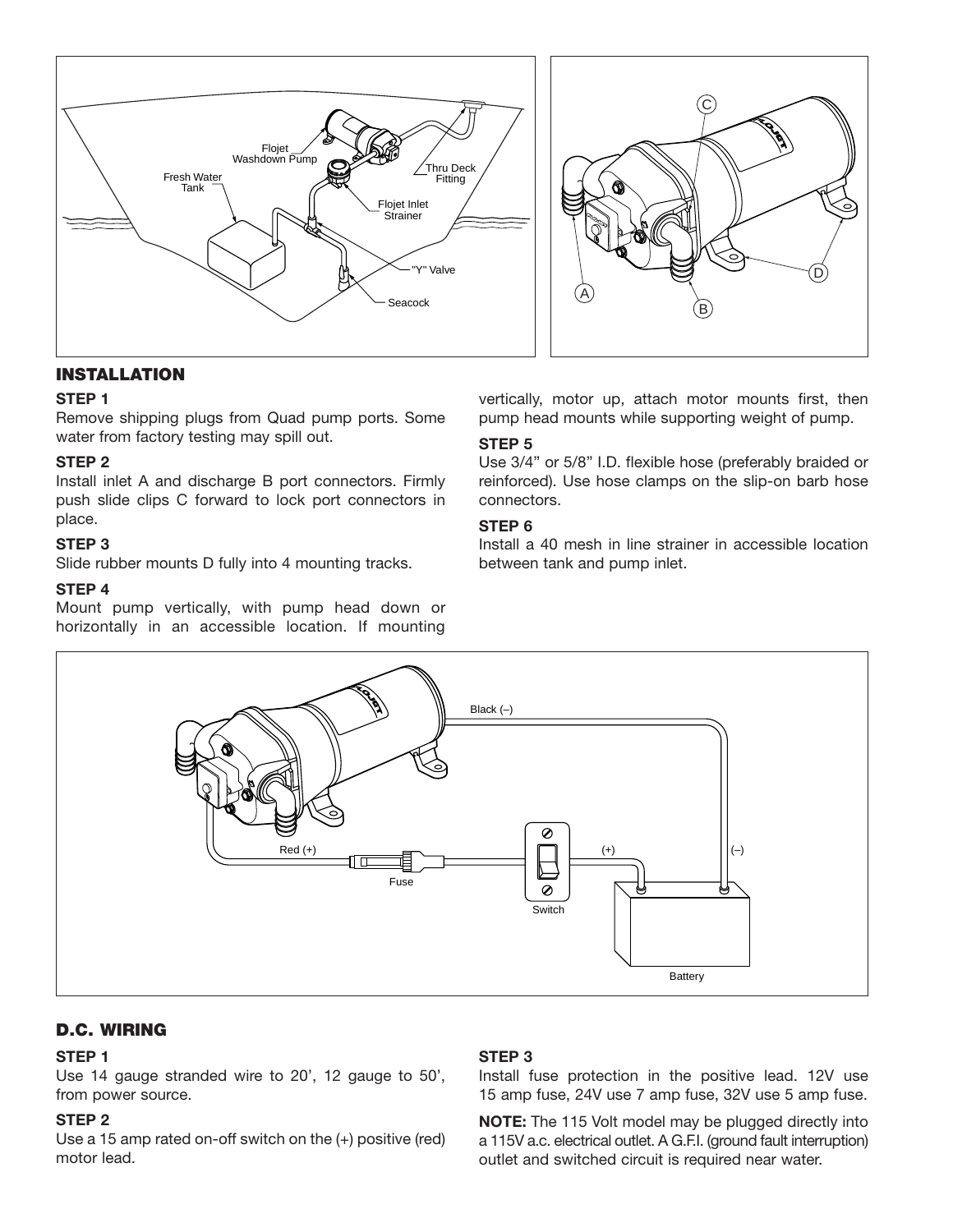## TROUBLESHOOTING

## WARNING: **BEFORE SERVICING PUMP, TURN OFF PUMP AND DRAIN WATER FROM SYSTEM!!**

- **Failure to Prime -** Motor operates, but no pump discharge
	- Restricted intake or discharge line
	- Air leak in intake line
	- Debris in pump
	- Punctured pump diaphragm (pump leaks)
	- Crack in pump housing

#### **Motor falls to turn on**

- Loose wiring connection
- Pump circuit has no power
- Blown fuse
- Pressure switch failure
- Defective motor
- Open thermal protector

#### **Pulsating Flow - Pump cycles on and off**

• Restricted pump delivery. Check discharge lines, fittings and valves for clogging or undersizing.

#### **Pump Falls to Turn Off After All Fixtures Are Closed**

- Empty water tank
- Insufficient voltage to pump (low battery)
- Punctured pump diaphragm (pump leaks)
- Discharge line leak
- Defective pressure switch

#### **Low Flow and Pressure**

- Air leak at pump intake
- Accumulation of debris inside pump and plumbing
- Worn pump bearing (excessive noise)
- Punctured pump diaphragm (pump leaks)
- Defective motor



Quite often when a pump is worn or defective the one failed component has overburdened others. To avoid frequent aggravating repairs, Flojet offers service kit assemblies making repairs as quick and easy as possible.

## DISASSEMBLE

#### **Pressure Switch**

1. Remove switch (9). Disconnect switch wires.

#### **Upper Housing**

- 2. Loosen but do not remove four pump head screws and carefully remove upper housing assembly (1)
- 3 Inspect check valve (2) for debris
- 4. Reassemble new upper housing (1)

#### **Check Valve Assembly**

- Follow step 2
- 3. Replace check valve (2)
- 4. Reassemble upper housing (1)

#### **Lower Housing, Diaphragm, Motor**

Follow step 2, then slide rubber foot from mounting track.

- 3. Rotate lower housing (4) so mounting notch opening on lower housing exposes set screw which holds bearing housing to shaft.
- 4. Loosen this set screw by inserting wrench 1/8" Allen wrench into mounting notch opening. Then, slide lower housing (4) off motor shaft.

#### **Diaphragm Cont'd**

5. Loosen four cam piston screws with Phillips head screw driver and pull apart cam from inner pistons. (Pistons should always be replaced when a new diaphragm is installed.)

#### **Motor Cont'd**

5. Replace Motor

## REASSEMBLE

#### **Motor**

1. Reassemble lower housing assembly (4) to motor. (Follow steps 4 to 10.)

#### **Diaphragm**

- 2. Lower housing is assembled with:
- Flat side of diaphragm and outer pistons facing motor
- Hex stem of inner pistons must be aligned into hex holes in outer pistons (4).
- Outer pistons must be aligned with alignment slots on cam assembly making sum screw holes align in cam assembly, otherwise diaphragm will leak.
- 3. Tighten cam piston screws partially, center piston in diaphragm, then tighten screws securely (18 in. lbs. torque)

#### **Lower Housing**

- 4. Reassemble lower housing assembly (4) to motor.
- 5. Retighten set screw securely. Set screw head must be positioned facing motor covering seam (indentation). (Positioning of this screw is critical to avoid misalignment and subsequent diaphragm damage.)

#### **Upper Housing, Check Valve**

- 6. Reassemble upper housing (1)
- 7. Properly seat O-Ring in check valve assembly (2) and check if fe rules and screen a. in place on upper housing (1)
- 8. Install check valve (2) into upper housing (1) and push in.
- 9. Assemble on to lower housing (4), align 4 screws on to motor by rotating lower housing (4) if necessary to align feet
- 10. Tighten screws evenly to 30 in. lbs. torque.

#### **Pressure Switch**

- 1. Place switch against front of pump (9), insert screws and take care not to cross thread or strip out threads in housing.
- 2. Reconnect wires.